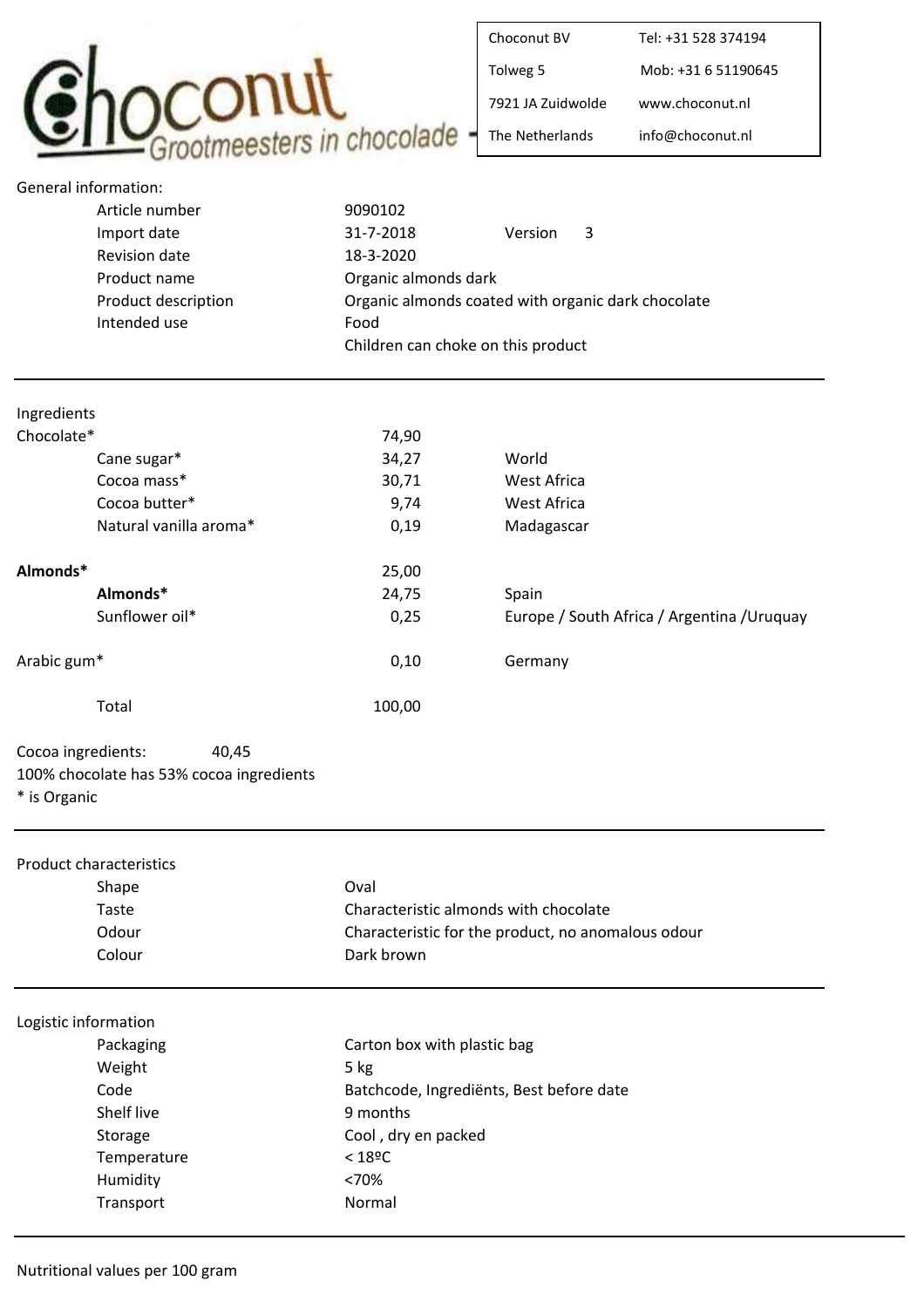|                 | Kcal                                                                               | 559,86         |             |                        |  |
|-----------------|------------------------------------------------------------------------------------|----------------|-------------|------------------------|--|
|                 | kJ                                                                                 | 2342,82        |             |                        |  |
|                 | Proteins                                                                           | 8,24           |             |                        |  |
|                 | Salt                                                                               | 0,02           |             |                        |  |
|                 | Fibre                                                                              | 9,16           |             |                        |  |
|                 | Carbohydrates                                                                      | 37,41          |             |                        |  |
|                 | Sugar                                                                              | 35,55          |             |                        |  |
|                 | Fats                                                                               | 39,60          |             |                        |  |
|                 | Saturated                                                                          | 16,51          |             |                        |  |
|                 | Mono-unsaturated                                                                   | 17,06          |             |                        |  |
|                 | Poly-unsaturated<br>Transfat                                                       | 3,95<br>0,00   |             |                        |  |
|                 |                                                                                    |                |             |                        |  |
|                 | Microbiological values in cfu/gr                                                   | Max:           |             |                        |  |
|                 | Total plate count                                                                  | 10000          |             | <b>ISO 4833</b>        |  |
|                 | Moulds                                                                             | 10000          |             | ISO 7954               |  |
|                 | Yeasts                                                                             | 10000          |             | ISO7954                |  |
|                 | Salmonella                                                                         | $0/25$ gr      |             | ISO 6579               |  |
|                 | Enterobacteriaceae                                                                 | 10             |             | ISO 21528-2            |  |
|                 | Coliforms                                                                          | 10             |             | <b>ISO 4832</b>        |  |
|                 | E-colie                                                                            | $\pmb{0}$      |             | ISO 16649-2            |  |
|                 | Staphylococcus aureus                                                              |                |             |                        |  |
|                 | <b>Bacillus cereus</b>                                                             |                |             |                        |  |
|                 | Aflatoxine B1 in ppb                                                               | $2$            |             |                        |  |
|                 | Aflotoxine B1+B2+G1+G2 in ppb                                                      | <4             |             |                        |  |
|                 | Ochratoxine A in ppb                                                               |                |             |                        |  |
|                 |                                                                                    |                |             |                        |  |
|                 | Chemical and physical values                                                       |                |             |                        |  |
|                 | Moisture max<br>Sulfite                                                            | 6,00<br>Absent |             |                        |  |
|                 | Peroxide in meq/kg fat                                                             |                |             |                        |  |
|                 | Damaged products                                                                   | < 2%           |             |                        |  |
|                 | Pesticides                                                                         | < EU-standaard |             |                        |  |
|                 | Heavy metals                                                                       | < EU-standaard |             |                        |  |
|                 |                                                                                    |                |             |                        |  |
|                 | Food information:                                                                  |                |             |                        |  |
| Metal detection |                                                                                    | Yes            |             |                        |  |
|                 | <b>GMO</b>                                                                         | GMO free       |             |                        |  |
|                 | Ionisation                                                                         | No             |             |                        |  |
|                 | Halal                                                                              | No             |             |                        |  |
|                 | Kosher                                                                             | No             |             |                        |  |
|                 | Organic                                                                            | Yes            |             |                        |  |
|                 | Vegetarian                                                                         | Yes            |             |                        |  |
|                 | Vegans                                                                             | No             |             |                        |  |
|                 |                                                                                    |                |             |                        |  |
|                 | Allergen information ( + present, - absent, ? May contain traces )<br>Milk protein | ?              | <b>Nuts</b> |                        |  |
|                 | Lactose                                                                            | ?              | Nut oil     | $\ddot{}$<br>$\ddot{}$ |  |
|                 |                                                                                    |                |             |                        |  |

| <b>IVIIIK PLOTEILI</b> |   | nuus       | Ŧ         |
|------------------------|---|------------|-----------|
| Lactose                |   | Nut oil    | $\ddot{}$ |
| Eggs                   | - | Peanuts    | ?         |
| Soya-protein           | ٠ | Peanut oil | ?         |
| Soya-lecithin          | - | Sacharose  | $\ddot{}$ |
| Gluten                 |   | Honey      |           |
|                        |   |            |           |